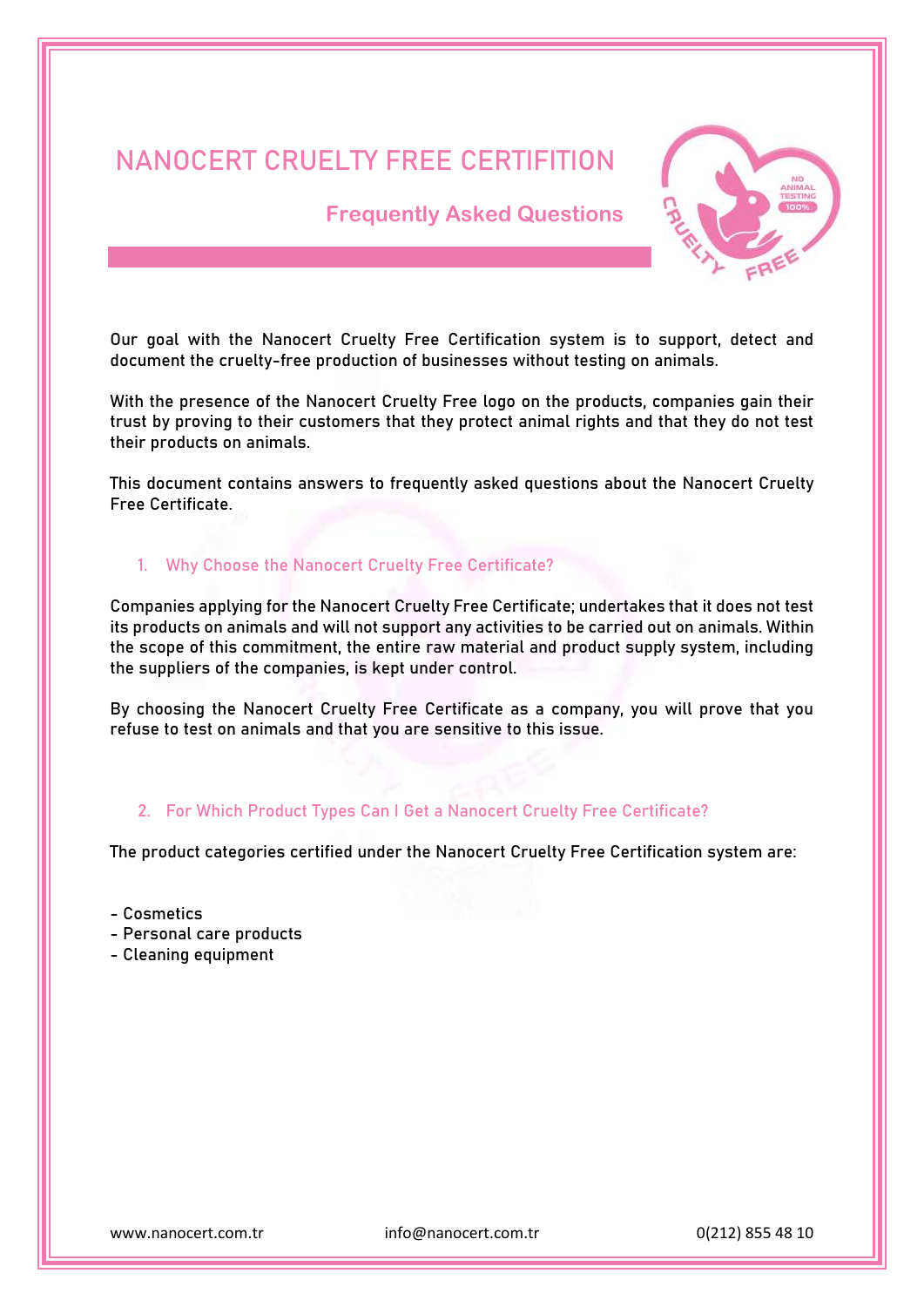## **3. What are the Products within the Scope of Cosmetics, Personal Care and Cleaning Materials Certification?**

The following are cosmetic products certified under the Nanocert Cruelty Free Certification system:

- Skin care products
- Bathroom Products
- Hair Care Products
- Body Fragrances, Perfume
- Makeup supplies
- Personal Body Care Products such as Eyes, Teeth, Ears
- Animal Care Products
- Candles, Home Fragrances
- Furniture Polishes
- Descalers, Sink Openers
- Cleaning Wipes, Disinfectants
- Dish, Laundry, Floor, Surface, Carpet, Window and Oven Cleaning Products

## **4. Başvuru Süreci Ne Kadar Sürmektedir?**

Companies can apply via our website (www.vegananaliz.com) or via our e-mail address vegananaliz@nanocert.com.tr. Afterwards, he/she must fill in the certificate application form sent to him/her completely. As a result of the evaluation to be made by the certification team, positive or negative feedback is made within 5 working days at the most.

#### **5. How Long Does the Certification Process Take?**

The certification process takes an average of 2-4 weeks, as the company and documentation audit will be carried out.

#### **6. What are the Company Documents Requested for Certification?**

The documents requested from the applicant companies at the first stage are as follows:

- − Produced Product Content Information
- − Product Spec
- − Approved Supplier List
- − Approved Bid Contract
- − Trademark Registration Certificate
- − Business Registration/Approval Certificate
- − Trade Registry Gazette
- − Tax Board
- − Signature Circular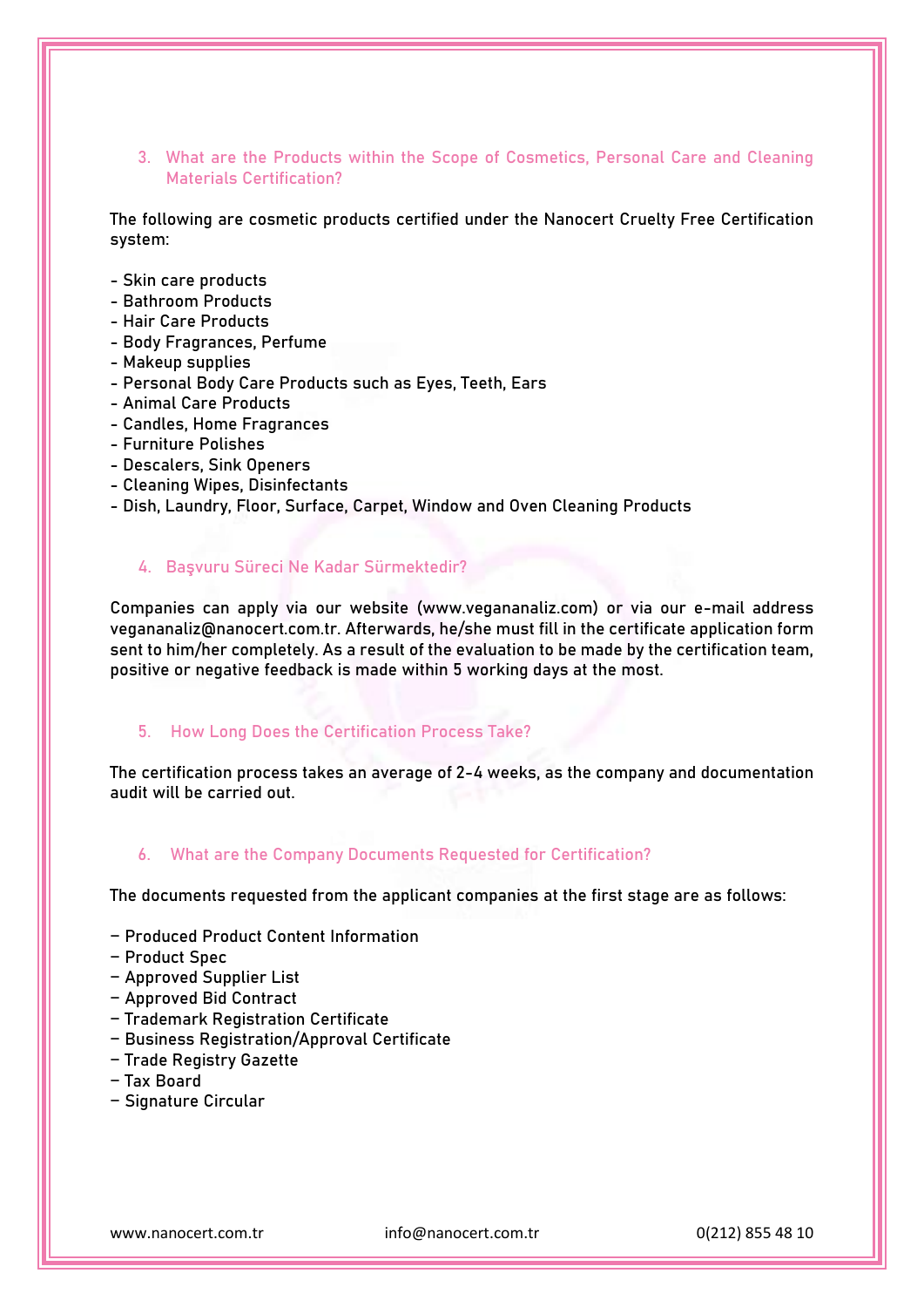## **7. What Stages Does the Certification Process Consist of?**

The certification process takes 2-4 weeks on average. In this process, the stages of certification in general can be explained as follows.

- Application process
- Certification Team Evaluation
- Completion of Company Documents

- Determination of a Fixed Stopping Date by the applicant company

- Signing the Cruelty Free contract of the applicant company

- Establishing a supplier tracking system for the applicant company

- The applicant company has all its suppliers fill out and sign all the necessary documents within the scope of the supplier tracking system.

- Documentation Audit
- Audit Evaluation
- Certification Approval Process

## **8. What Stages Does the Audit Process Cover?**

The company audit process is generally based on the control of the requested signed undertakings and the supplier tracking system. The documents requested within the scope of the certification system must be completed completely and without errors. Apart from the audit carried out during the certification process, the companies that receive the certificate should be open to unannounced audits.

Documents to be checked during the audit process, apart from the documents requested at the initial stage:

- Product Ingredient Information
- Content Purchase Documents
- Product's Content Supplier List
- Signed Documents Declaring Suppliers Not Testing on Animals

#### **9. How Many Years Is the Certificate Validity Period?**

Certificate validity period is 2 years.

## **10. What is the Set Fixed Cut-off Date?**

Companies requesting certification under the Nanocert Cruelty Free Certification system must specify a date stating that they have stopped testing their products on animals. Based on this date, companies undertake that they do not test their products on animals, will not and will not support any activities to be carried out on animals.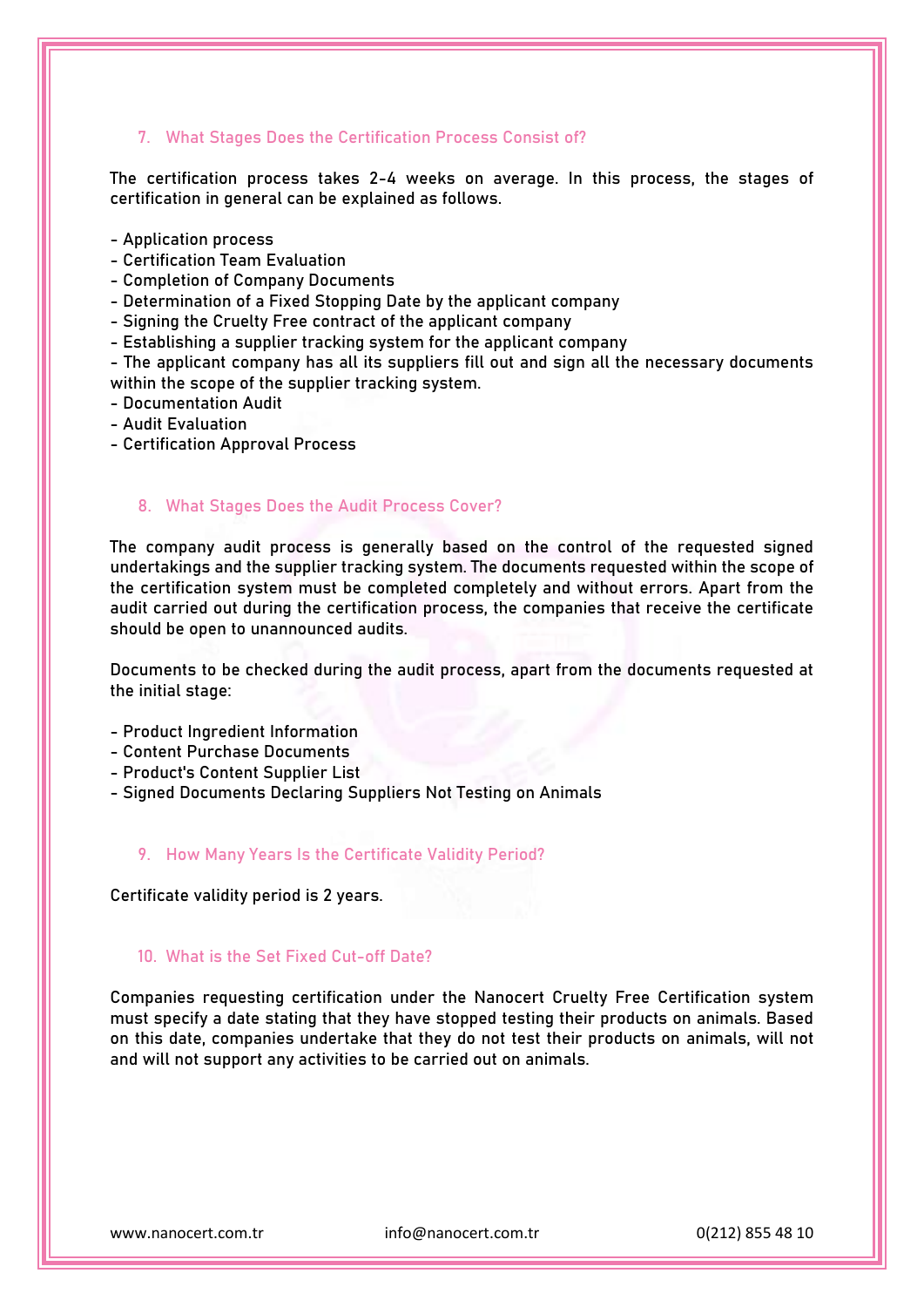#### **11. What is Supplier Tracking System?**

The supplier tracking system is a system in which the documents that your suppliers undertake that they do not test their products on animals and that they will not support any activities to be carried out on animals must be signed and updated every 12 months.

## **12. Can I Get a Certificate if the Products to Be Certified Contain Animal Origin Substances?**

Yes you can. The Vegan Certification System and the Cruelty Free Certification System are systems that support each other but are independent of each other. A Cruelty Free Certificate can be obtained for a vegan product, as well as a Cruetly Free Certificate for a non-vegan product.

## **13. The Product I Want to Certify Doesn't Match Your Categories, Can I Still Get a Certification?**

Please contact for detailed information. As a result of the examination of your product, a detailed return about the certification can be provided.

## **14. Are Certification Processes Carried Out Separately for Each Product?**

Yes. Our certification processes are carried out on a product basis. All products to be certified are inspected and examined separately.,

#### **15. What Are Certification Price?**

You can contact us by e-mail or phone to get information about certification fee information.

#### **16. Can I Apply For Products That I Haven't Offered For Sale Yet?**

Yes you can. Newly produced products or newly established companies can apply for certification as long as they have the necessary company documents.

#### **17. Can products that do not belong to any brand or company be certified?**

No. As Nanocert Certification Company, we carry out certification process for products belonging to a company and brand in order not to lose their reliability in terms of consumers and to keep the supplier chain under control.